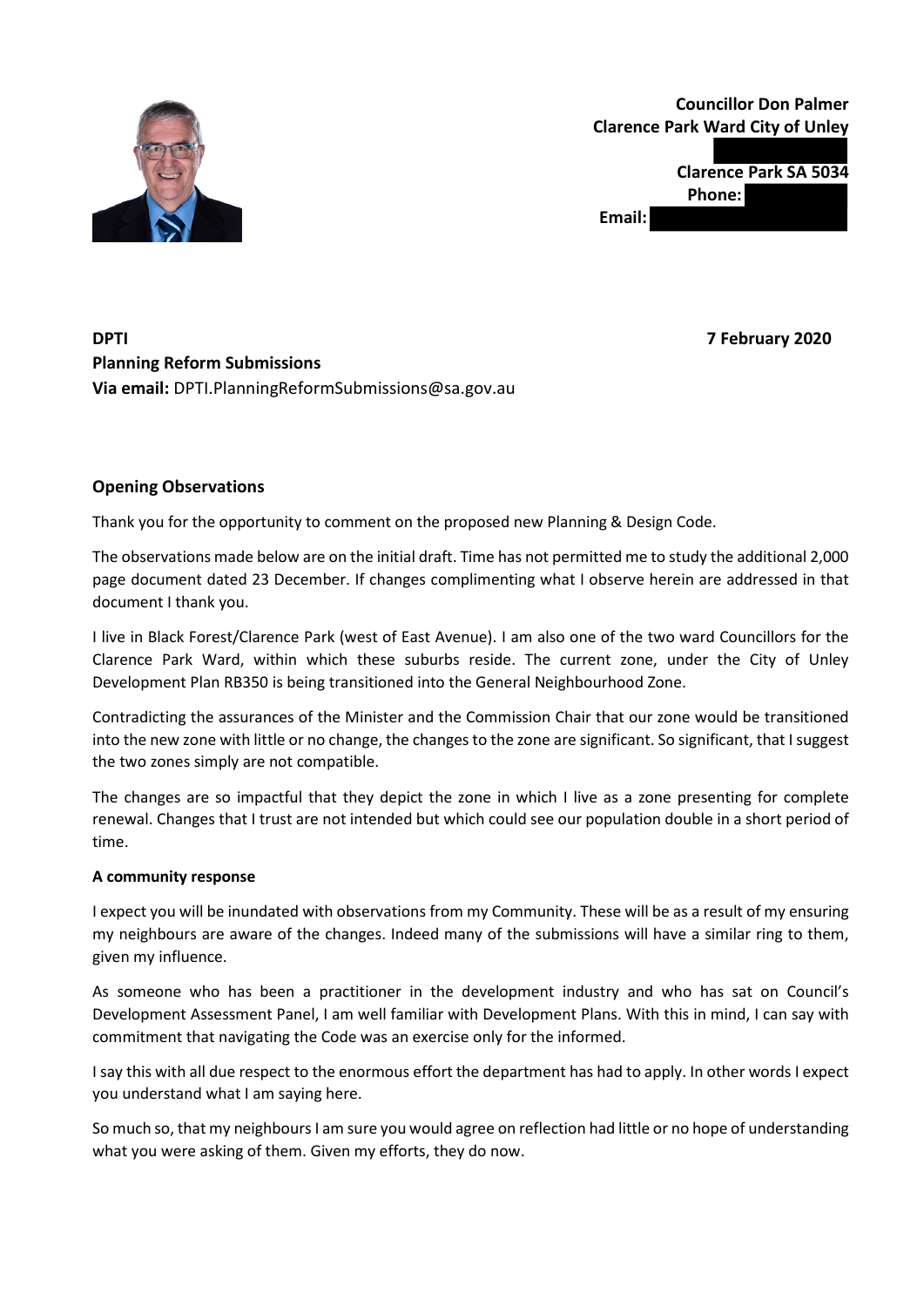## **Differences between the RB350 Zone and the General Neighbourhood Zone.**

Not only has the area per dwelling changed from 350m2 to 300m2, (or down to 200m2 for row housing), setbacks have been drastically changed. The front setbacks have been effectively halved, from the current existing established setback of around 10m (suburban wide) to a mandatory 5m.

New developments will, under this change be predominant in the streetscape. They will impact seriously on the visual amenity of the adjacent neighbours for years to come creating streetscapes of conflict rather than the harmony that exists now.

Side and rear setbacks do not exist in the draft. This is surely in error. Such if included in the final draft will see the current spaciousness of our suburb disappear. Potentially streets could become a series of row housing.

The amount of roofed area is increasing from 50% to 60% of the site area, with private open space reducing from 20% to as little as 8%.

### **The Impact of these differences on Black Forest/Clarence Park.**

The current zoning does allow a 2 for 1 redevelopment of the average site in Black Forest/Clarence Park. This in and of itself is impactful. The potential is there for significant population growth.

The changes that the draft indicates would allow however for most sites a 3 for 1 redevelopment opportunity. In many cases, particularly corner sites, this grows to 4 for 1, or more*. I trust the Government/the Commission is not intent on seeing a whole suburb with 3 houses on each property.*

Such redevelopment potential will artificially increase the value of most properties in Black Forest/Clarence Park. Affordability, for other than developers, will result as properties that are currently within the reach of the average person, will no longer be affordable.

This results in Black Forest/Clarence Park realistically being not a like for like, but a zone that is seen as a regeneration zone. A zone with a potential to double the population. Doubling the population in an area with a road network and infrastructure that cannot sustain such.

Overlooking restrictions have been reduced from 1.7m cill height on 2<sup>nd</sup> floor windows to 1.5m cill heights. An average height person can see over a cill height of 1.5m with ease, effectively eliminating the effort to minimise overlooking.

Increasing the width of carports from 30% of the frontage of the site to 50% will see carports/garages dominate the streetscape.

#### **Comparison of Zones.**

The General Neighbourhood Zone as I read the Code is more appropriate for Greenfield Development. Greenfield development typically has block sizes in the order of 350m2 to 500m2, unlike the suburbs of Black Forest and Clarence Park. The typical bock size of these suburbs is 850m2 to 1000m2.

Such a zone may work in a future Greenfields development where public open space is plentiful. Where the block sizes create greater street access. With one house per property on street parking available for each house (at least one car). Where 3 houses exist on each property only one of these houses can access on street parking.

The street network itself is designed around properties of that size. The streets of Black Forest & Clarence Park have been designed around our larger sites.

General Neighbourhood zones do not and cannot work in an infill environment where public open space is minimal. Particularly in the City of Unley which (at around 2.5%) has the least amount of public open space in the whole metropolitan area. This would place pressure on the City of Unley to find more open space, which would be a significantly costly exercise.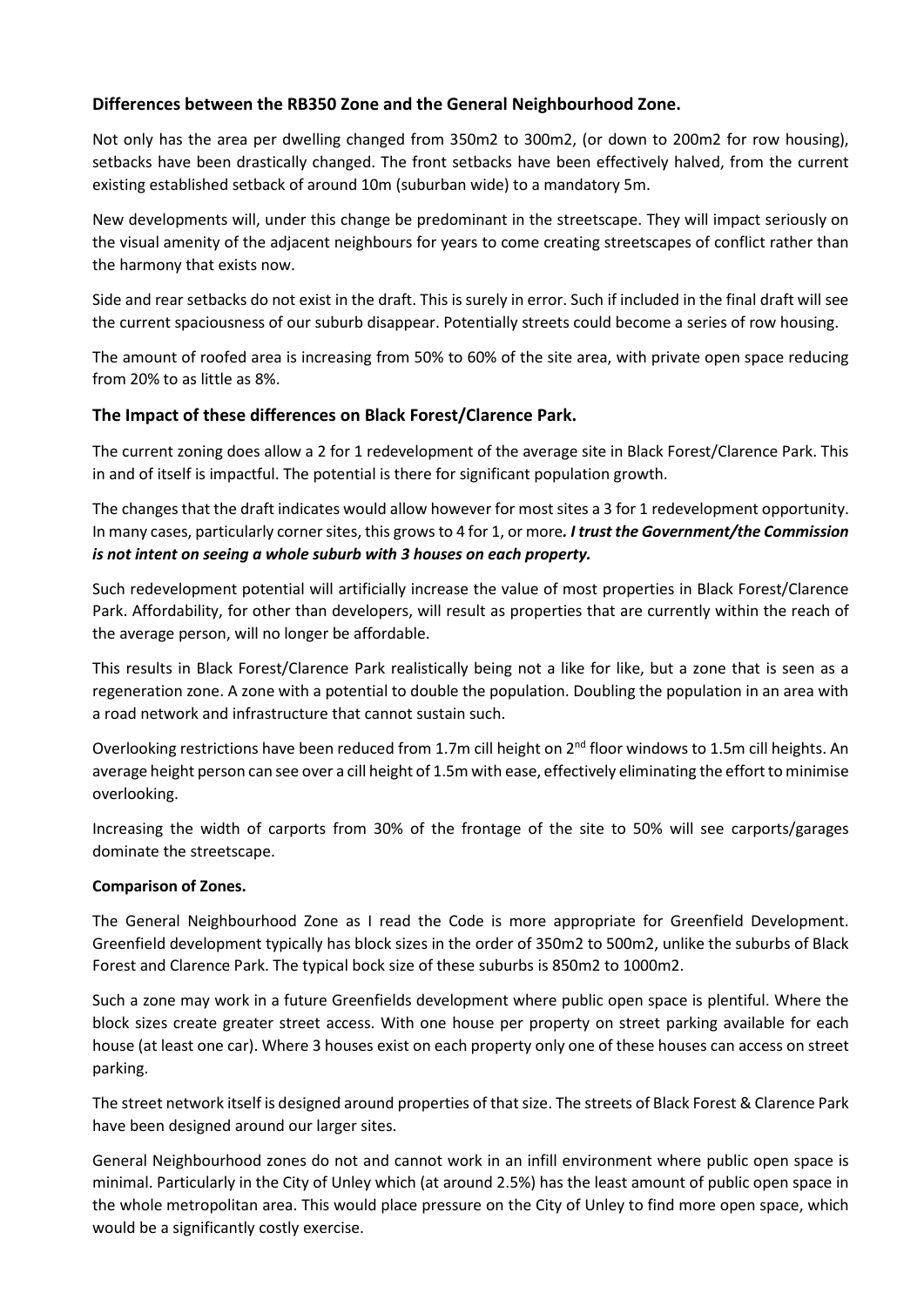Black Forest and Clarence Park is surrounded by suburbs of like block sizes, with similar architecture and amenity. With similar history. All, whether adjacent City of Unley suburbs or the adjacent suburbs of the City of Marion or the City of Mitcham, have been allocated in the Code as Suburban Neighbourhood. All have seen their own technical numeric variation equal their current Development plan status.

Not so Black Forest or Clarence Park. We have suffered by comparison with our neighbours. I expect unlike the remainder of the City of Unley, we have no current historic or character overlay. Neither do the suburbs mentioned in our neighbouring Councils but they have managed to be adopted into the Suburban Zone.

#### **Summary**

The General Neighbourhood Zone has no numerical variation overlay.

The Suburban Neighbourhood Zone, on the other hand, does. This zone provides the opportunity for the Commission to reflect the public promises being made to transition zones like for like from the Council Development Plan to the Planning & Design Code.

It provides the opportunity for the identity of Black Forest and Clarence Park to be preserved. To avoid our precinct being compared to a greenfield development which has no similarity with us.

My request then is to support the submission prepared by the City of Unley, particularly the observations on their part that the current RB350 zone be transitioned into the Suburban Neighbourhood Zone. That, in so doing the current RB350 numerical values be used for the Technical Numerical Variation overlay.

### **Council as a preferred driver of Development Policy into the future**

I understand it is the Parliament's intention to remove/restrict what input Councils will have in the future with changes to the Code. Councils (Local Government) are surely best placed to actually be the driver of investigations into future changes. They have the empathy with the amenity of the community that State Government Departments can't have.

This is currently being demonstrated with the City of Unley's in depth analysis of what appears to be a draft Code full of errors and omissions. An analysis without which the new Code potentially would have been so disastrous as to destroy the amenity of the suburbs of Adelaide, and in particular my suburb. Likewise in their leading the Development Plan Amendment in the Life Care, Norman Terrace Precinct.

Their ability to engage with the community in both exercises demonstrates they are far more equipped to conduct community consultation than is the department.

I request in all sincerity therefore that you should respect the role that Councils can and do provide. Please, not only re-include them in the process, but consider allowing them to be the driver of future considerations for change.

#### **Finally**

I trust the intention of the Government is not for the RB350 zone to be a regeneration zone, that it was meant to be transitioned like for like. If this is the case then the numerical discrepancies noted in my submission are in error, and not deliberate.

If in error, this may reflect that the Commission is under severe pressure to put this mammoth exercise together in the time frame the Parliament has decreed.

I ask the Parliament to provide the Commission with an extension of time to ensure that errors and omissions do not see their way through to actual development. Any resultant and unexpected abhorrent development that might occur as a result of not taking our time to get it right will surely impact on the Government's reelection chances.